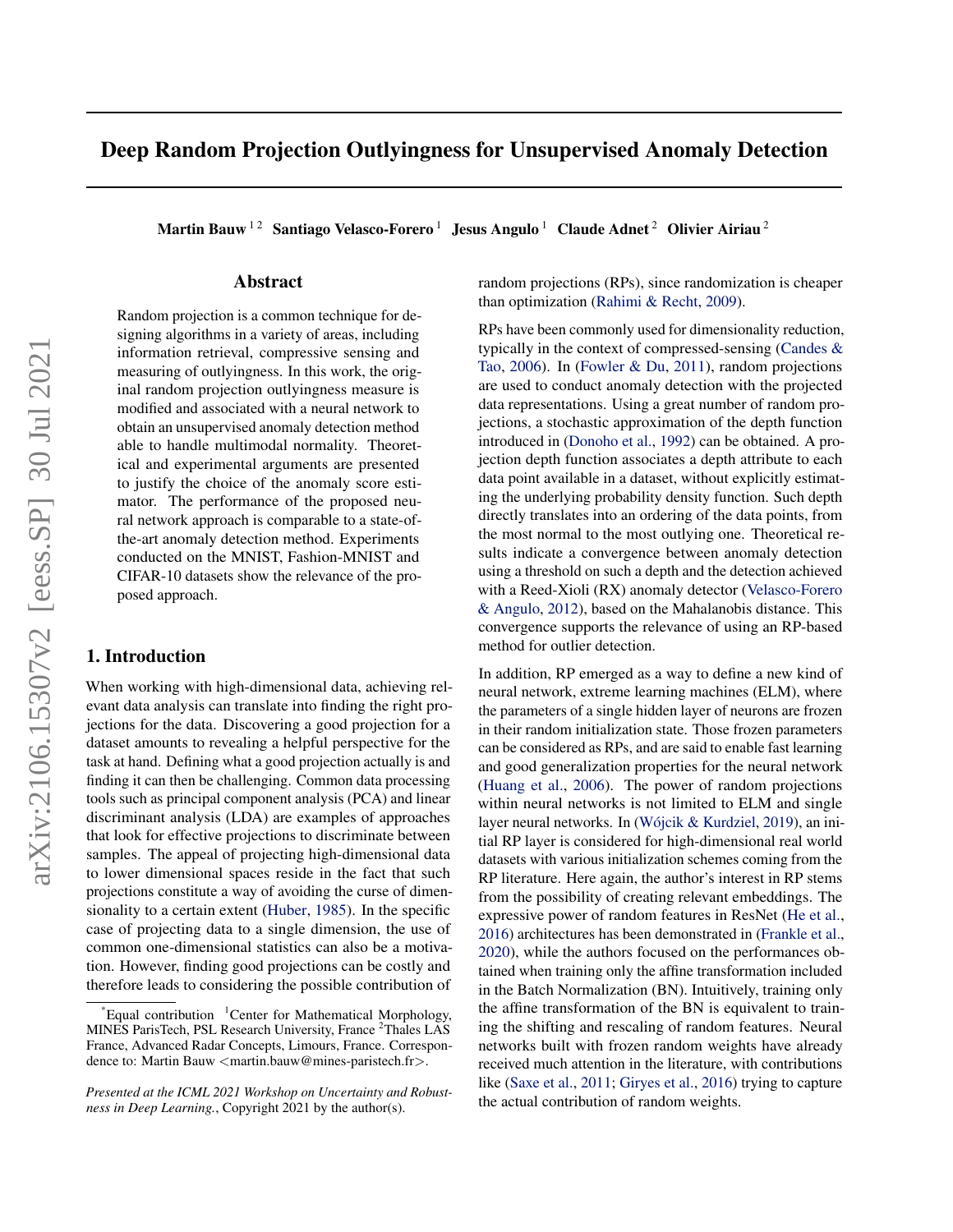<span id="page-1-0"></span>Anomaly detection (AD) remains an active research field [\(Chandola et al.,](#page-4-0) [2009;](#page-4-0) [Pimentel et al.,](#page-4-0) [2014;](#page-4-0) [Hendrycks](#page-4-0) [et al.,](#page-4-0) [2019;](#page-4-0) [Chalapathy & Chawla,](#page-4-0) [2019;](#page-4-0) [Ruff et al.,](#page-4-0) [2021\)](#page-4-0) and is closely related to novelty detection, out-ofdistribution detection and noise removal. Each of those functions can provide a way to detect anomalies, depending on the task at hand and the nature of the anomalies. Anomalies are defined as unusual or atypical objects and events in [\(Goodfellow et al.,](#page-4-0) [2016\)](#page-4-0), however it is important to note that various notions of anomalies and AD supervision exist [\(Chandola et al.,](#page-4-0) [2009\)](#page-4-0). In this work, the unsupervised learning paradigm of [\(Ruff et al.,](#page-4-0) [2018\)](#page-4-0) is chosen. The latter indicates that the absence of supervision implies the unavailability of labeled anomalies during training. The training data will therefore consist of normal samples, supposedly representative of the normality. To consider a more realistic scenario, the AD methods can be compared on polluted training sets, where anomalous samples will corrupt the hypothetically normal training data.

The rest of the paper is structured as follows: in section 2, the inspiration behind the proposed deep outlyingness and the state-of-the-art deep AD baseline are described. Section [3](#page-2-0) introduces the RP-based unsupervised outlyingness measure called deep random projection outlyingness (RPO). Finally, section [4](#page-2-0) presents the results of our experiments which put forward the preference for a specific version of deep RPO.

# 2. RPO and deep SVDD: baselines and inspirations

Let us consider data points with a d-dimensional representation. A random projection can be used to bring the latter on a single dimension representation space. Multiple random projections can thus be used to obtain multiple representations of data points on a single dimension, allowing the computation of normalized distances to the dataset center point for the dataset samples on each projection. These normalized distances lead to the RPO proposed in [\(Donoho](#page-4-0) [et al.,](#page-4-0) [1992\)](#page-4-0) and defined by (1), where x stands for a single data point, and  $X$  is the data matrix gathering all data points.

$$
O(x; p, X) = \max_{u \in \mathbb{U}} \frac{|u^T x - MED(u^T X)|}{MAD(u^T X)}
$$
(1)

This quantity is obtained using a set of  $p$  random projections  $u$  of dimensionality  $d$ , written  $U$ . All projection vectors u have a unit norm, *i.e.*  $u \in \mathbb{S}^{d-1}$  with  $\mathbb{S}^{d-1} = \{x \in \mathbb{R}^d : ||x||_2 = 1\}.$  The maximum returns the greatest distance among the random projections to a location estimator normalized by a dispersion estimator, for robustness purposes here the median and the median absolute deviation (MAD). This can be interpreted as the



Figure 1. Illustration of the intuition behind the use of random projections. Once a set of 2D samples is projected, evaluating the normalized distance to the location estimator of each projection easily allows to detect the obvious outlier, the latter being positioned at greater distance from the location estimator on at least one random projection. One random projection is enough to raise the maximum seen in (1). This depicts that multivariate outlyingness can translate into multiple univariate outlyingnesses.

worst-case distance to a robust location estimator. The word middle directly relates to the origin of (1) which stems from the definition of a statistical depth, the random projection depth, defined in (2). The RP depth, as well as the RP outlyingness, establishes a center-outward ordering in a dataset:

$$
RPD(x;X) = \frac{1}{1 + O(x;X)}\tag{2}
$$

with  $O(x; X)$  the outlyingness [\(Zuo et al.,](#page-5-0) [2003\)](#page-5-0) defined as

$$
O(x;X) = \sup_{u \in \mathbb{S}^{d-1}} \frac{|u^T x - MED(u^T X)|}{MAD(u^T X)} \tag{3}
$$

Originally, the random projection outlyingness is defined using a sup, but in practice it should be estimated with a maximum on p random projections on the  $d-1$  dimensional sphere. The quantity  $O(x; p, X)$  is therefore a stochastic approximation of  $O(x; X)$  based on a finite set of random projections. The intuition of a naive RPO is depicted on Fig. 1. The fundamental argument behind the interest for random projections to work on high-dimensional data is the Johnson-Lindenstrauss lemma [\(William & Lindenstrauss,](#page-5-0) [1984\)](#page-5-0), which guarantees the relative stability of the distance separating two data points between the input data space and the projected latent representations.

Deep support vector data description [\(Ruff et al.,](#page-4-0) [2018\)](#page-4-0) is an unsupervised deep anomaly detection method. It is close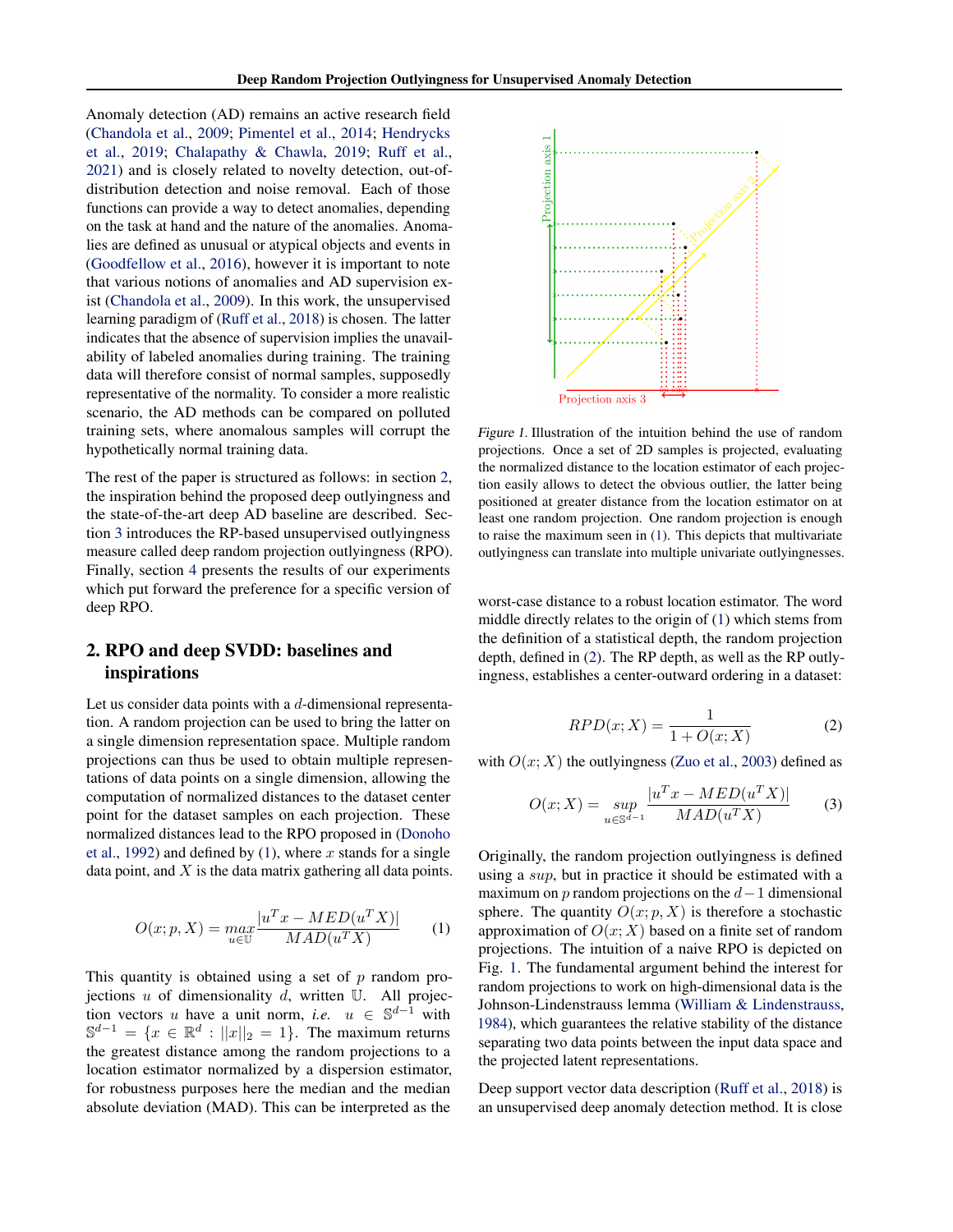<span id="page-2-0"></span>to the original support vector data description (SVDD) [\(Tax](#page-4-0) [& Duin,](#page-4-0) [2004\)](#page-4-0) and uses a neural network to project the supposedly normal training samples in a latent space so that all samples are within a normality hypersphere. The hypersphere is made as small as possible thanks to a suitable training loss, corresponding to

$$
\min_{W} \left[ \frac{1}{n} \sum_{i=1}^{n} ||\Phi(x_i; W) - c||^2 + \frac{\lambda}{2} \sum_{l=1}^{L} ||W^l||_F^2 \right].
$$
 (4)

In this equation,  $c$  is the normality hypersphere center, determined by the mean latent coordinates of an initial forward pass of the training data. Φ represents the encoding neural network, W its weights,  $x_i$  the sample being projected, l a layer index. A common regularization is performed on the network weights using the Frobenius norm, and is balanced through  $\lambda$  with the main training objective. As put forward in [\(Ruff et al.,](#page-4-0) [2018\)](#page-4-0), which brought deep SVDD to the state of the art, several conditions need to be fulfilled in order to avoid the collapse of the normality hypersphere during training.

### 3. From RPO to deep RPO

Whereas deep SVDD uses an Euclidean distance to the normality hypersphere center in the latent space, our proposition is to evaluate the distance to various location estimators provided by a diversity of non-trainable random projections. The outlyingness of [\(1\)](#page-1-0) replaces the distance to a single hypersphere center to quantify abnormality in the latent space. The deep SVDD training objective of (4) becomes:

$$
\min_{W} \left[ \frac{1}{n} \sum_{i=1}^{n} \left( \underset{u \in \mathbb{U}}{\text{mean}} \frac{|u^T \Phi(x_i; W) - MED(u^T \Phi(X; W))|}{MAD(u^T \Phi(X; W))} \right) + \frac{\lambda}{2} \sum_{l=1}^{L} ||W^l||_F^2 \right] \tag{5}
$$

where both integrator operators *max* from the original RPO and *mean* in our proposition are studied in the conducted experiments. The estimator modification from maximum to mean can be interpreted as follows: the worst-case outlyingness over all the random projections considered, provided by the max, does not translate into an optimal learning objective, as it will be observed in the experiments. On the other hand, the mean estimator can be seen as a way to take into account the abnormality indication of each random projection for every sample. In such a case, every perspective of the data points counts in the training loss, for every data point.

#### 4. Experimental setup and results

Experiments were conducted on three common datasets in the machine learning community: MNIST, Fashion-MNIST and CIFAR-10. All experiments were conducted using Py-Torch, on either of the following hardware configurations: AMD Ryzen 7 2700X with Nvidia RTX 2080, or Intel Xeon E5-2640 with Nvidia GTX Titan X. Table [1](#page-3-0) reports the main results of this work. RPO stands for the original RPO, described in [\(1\)](#page-1-0) with its location estimator and spread measure, respectively the median and MAD, defined on the training dataset completely made of normal samples. This means RPO is adapted to a machine learning data paradigm, whereas the original RPO was meant to directly be applied to a test set in which there would not be a significant proportion of anomalies. The direct application of RPO to our test sets without determining the medians and MADs on the training data leads to performances next to randomness. Such unsupervised and untrained RPOs are therefore not represented in the results tables. This poor performance is due both to the inadequate balance between samples considered as anomalies and the normal ones, and the potentially insufficient number of RPs with respect to the input space. Indeed, the more the input space to which RPs are applied to is of high dimensionality, the more RPs you need to obtain an informative projected estimator [\(Gueguen et al.,](#page-4-0) [2014\)](#page-4-0). Most of the failure can however be attributed to the data balance of the test sets in this case. RPO is implemented using 1000 RPs.

In table [1,](#page-3-0) RPO-max is the closest AD to the original RPO but as previously stated it is beforehand adapted to take into account training data. RPO-mean is the shallow equivalent of the proposed method, deep RPO-mean, which adds an encoding neural network in front of RPO in the AD process. The same goes for RPO-max and deep RPO-max, which constitutes a more direct descendant of the original RPO. The random projections tensor is initialized by a random realization of a standard normal distribution. Random projections leading to a single projected dimension are normalized, so that they belong to the unit sphere in accordance with  $(3)$ .

The input dimensionality for the shallow methods RPOmax and RPO-mean in table [1](#page-3-0) is the dimensionality of the flattened input images, i.e. 784 for MNIST and Fashion-MNIST, and 3072 for CIFAR10. Deep SVDD and deep RPO encode the input images into latent representations of 32 and 128 dimensions, for MNIST, Fashion-MNIST and CIFAR10 respectively, before projecting using RPs when RPs are used. Hyperparameters were directly inspired by the ones used by deep SVDD authors since their method constitutes the baseline to which the proposed method is compared. In particular, the encoding networks architectures are the ones used for MNIST, Fashion-MNIST and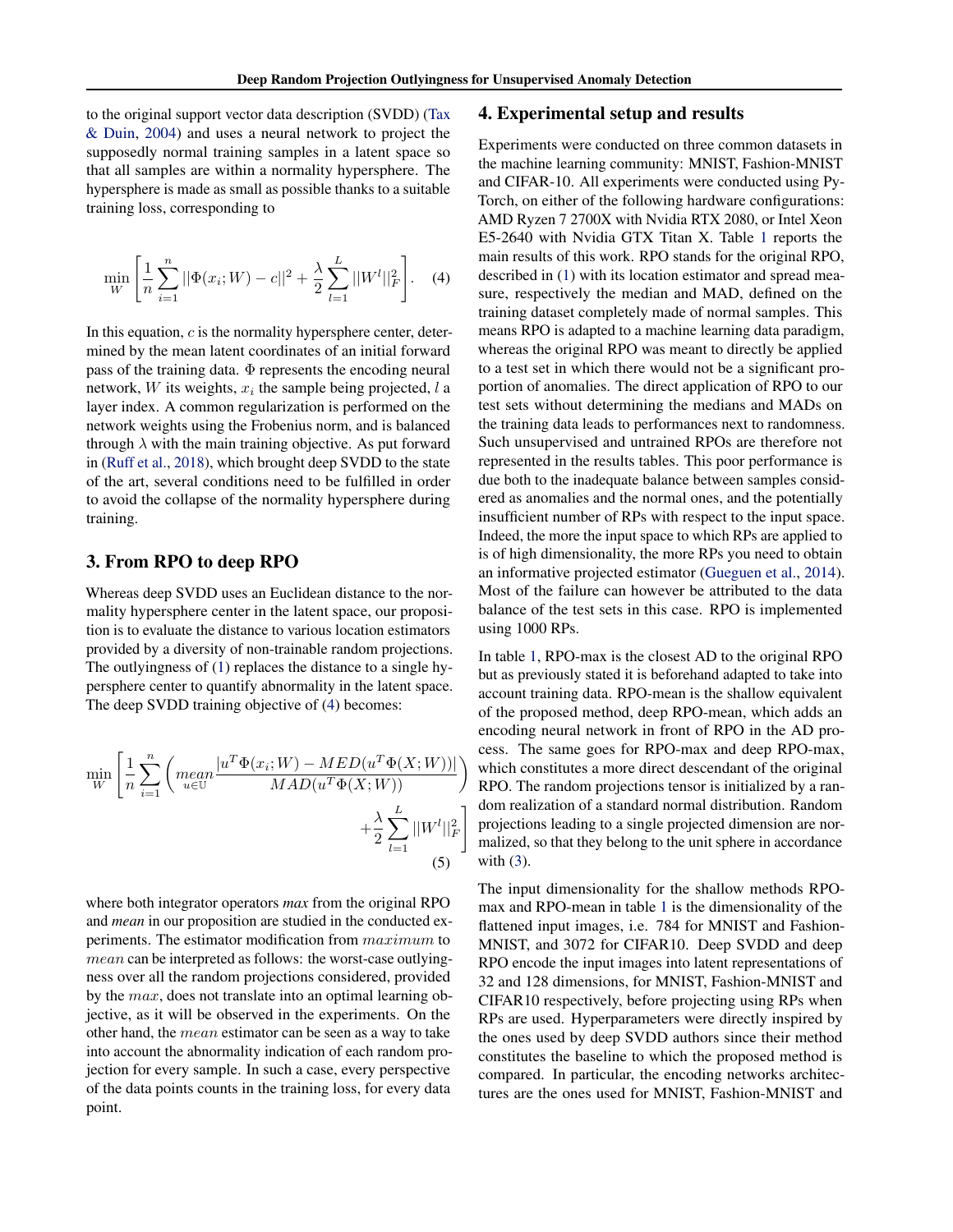| # MODES                     | $RPO-MAX(1)$     | RPO-MEAN          | <b>DEEP SVDD</b> | DEEP RPO-MAX     | DEEP RPO-MEAN (2) | $(2)-(1)$ |
|-----------------------------|------------------|-------------------|------------------|------------------|-------------------|-----------|
| MNIST-1                     | $84.64 + 6.73$   | $84.12 + 6.74$    | $88.60 + 4.62$   | $87.96 + 5.31$   | $90.10 + 4.10$    | 5.46      |
| 2                           | $75.27 + 8.68$   | $72.83 + 9.42$    | $84.35 + 6.57$   | $83.79 + 6.97$   | $85.36 + 6.48$    | 10.09     |
| 3                           | $69.67 + 9.65$   | $66.92 + 10.25$   | $81.23 + 6.76$   | $80.16 + 7.12$   | $81.60 + 7.00$    | 11.93     |
| 4                           | $66.54 + 9.20$   | $63.60 \pm 10.31$ | $78.89 \pm 6.56$ | $77.35 + 6.92$   | $78.65 + 7.05$    | 12.11     |
| $F-MNIST - 1$               | $89.19 + 5.81$   | $89.73 + 5.79$    | $90.45 + 5.76$   | $90.17 + 6.09$   | $91.13 + 5.20$    | 1.94      |
| 2.                          | $78.52 + 8.39$   | $76.47 + 8.38$    | $85.24 + 6.45$   | $84.57 + 7.01$   | $85.81 + 6.36$    | 7.29      |
| 3                           | $71.06 + 7.38$   | $69.37 + 7.64$    | $80.30 + 6.99$   | $80.64 + 6.69$   | $81.28 + 6.40$    | 10.22     |
| 4                           | $67.58 + 5.89$   | $65.79 + 6.55$    | $77.30 + 4.99$   | $77.53 + 5.07$   | $77.82 + 5.34$    | 10.24     |
| $CIFAR10 - 1$               | $57.62 + 10.96$  | $58.62 + 9.43$    | $64.15 + 7.38$   | $60.22 + 7.00$   | $63.14 + 7.30$    | 5.52      |
| $\mathcal{D}_{\mathcal{A}}$ | $53.85 + 9.49$   | $53.81 + 7.61$    | $56.37 + 9.25$   | $55.66 + 8.54$   | 56.46 $\pm$ 8.89  | 2.61      |
| 3                           | $52.20 + 6.95$   | $52.53 + 5.08$    | $54.16 + 6.94$   | $53.87 + 6.20$   | $54.30 + 6.80$    | 2.10      |
| 4                           | $51.88 \pm 5.91$ | $52.32 + 4.97$    | $53.64 \pm 5.97$ | $53.71 \pm 5.78$ | 53.88 $\pm$ 5.89  | 2.00      |

<span id="page-3-0"></span>Table 1. The integrator estimator choice: mean versus maximum. RPO, deep RPO and deep SVDD test AUCs on MNIST, Fashion-MNIST and CIFAR10 for 1 to 4 modes considered as normal, for 30 seeds (truncated mean AUC  $\pm$  std).

CIFAR10 for the original deep SVDD [\(Ruff et al.,](#page-4-0) [2018\)](#page-4-0) and deep SAD [\(Ruff et al.,](#page-4-0) [2020b\)](#page-4-0). The weight decay hyperparameter was kept at  $10^{-6}$ , even though for deep RPO it did not have a great impact in our experiments when compared with trials where the decay had been removed.

The metric used to evaluate the AD methods is the average AUC over several seeds, associated with a standard deviation, as can be found in the AD literature. One should keep in mind that when the number of classes defining normality increases, the datasets classes balance change. Before training, a validation set, made of 10% of the original training set, is created using scikit-learn common split function. For all deep experiments, the retained test AUC is the one associated with the best epoch observed for the validation AUC as was done in [\(Chong et al.,](#page-4-0) [2020\)](#page-4-0). AUCs reach either a convergence plateau or a maximum before dropping in 50 epochs, this number of epochs was thus chosen for all the experiments. This represents a substantial difference with the experimental setup proposed in [\(Ruff et al.,](#page-4-0) [2018\)](#page-4-0), where models were trained with many more epochs, benefited from pre-training accomplished using an auto-encoder, and a tailored preprocessing. The comparison between deep SVDD and deep RPO remains fair in this work since the network architecture is shared, along with the training hyperparameters. For each experiment, a new seed is set and a random pick of normal classes is performed. This means that, unlike many other papers in the literature, the nature of normality can change every time a new seed is adopted. This additional diversity behind the average AUCs presented explains the high standard deviations observed in the results.

The results of experiments over the three datasets considered, with 30 seeds per experimental setup, are gathered in table 1. The latter demonstrates the superiority of the  $mean$ over the max as an estimator for RPO when working with the deep RPO setup. The shallow RPO setup, on the other

hand, suggests better performances can be obtained using a max. The neural network thus favours a loss balanced over all the single projected outlyingnesses. Moreover, the increasing AUC gap between deep RPO and shallow RPO ADs for MNIST and Fashion-MNIST supports the hypothesis that the encoding neural network allows RPO to face multimodal normality in AD. The growing gap in the last column is not observed for CIFAR10, however this failure is likely to stem from the excessive difficulty of the AD task rather than from an inability of deep RPO. The better performance of deep RPO-mean compared to deep SVDD places the proposed method at the state-of-the-art level.

## 5. Conclusion

An adaptation of the classic outlyingness score based on random projections is proposed. In order to adapt the outlyingness score and obtain anomaly detection performances similar to the state of the art, the estimator is modified and a neural network is trained to encode the data in a latent space of lower dimensionality where the random projections outlyingness is redefined. This work emphasizes the possibility of adapting simple abnormality measures to complex and realistic anomaly detection tasks in which normality is multimodal. The experiments conducted on MNIST, Fashion-MNIST and CIFAR10 show a light improvement in performance with respect to Deep SVDD and suggest that the task of anomaly detection in a fully unsupervised framework, in the case of multimodal normality, remains a challenge. The relative success of the proposed approach highlights the relevance of random projections and more generally of untrained transformations in neural networks, when they are associated with a well chosen trainable architecture.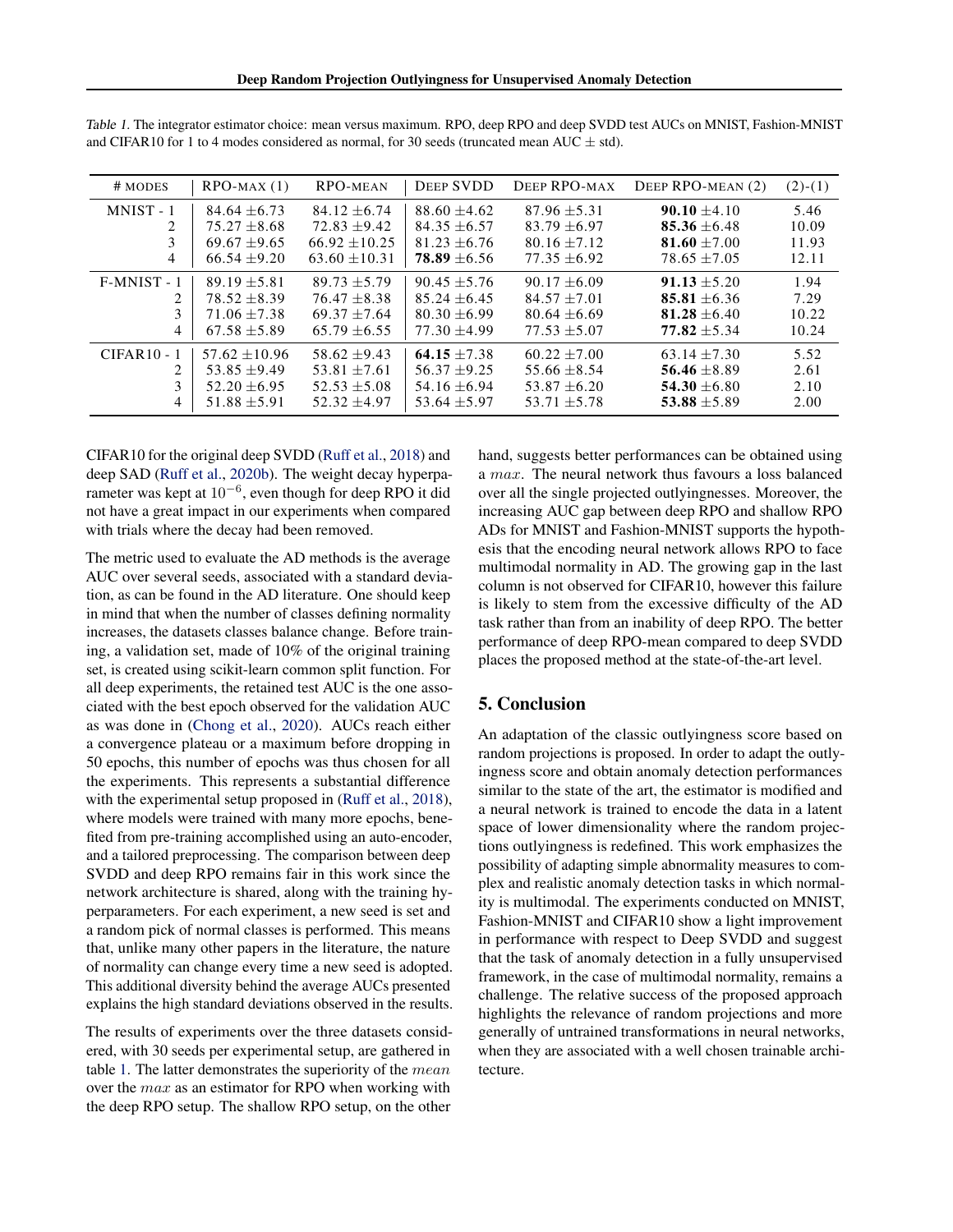## <span id="page-4-0"></span>References

- Candes, E. J. and Tao, T. Near-optimal signal recovery from random projections: Universal encoding strategies? *IEEE transactions on information theory*, 52(12):5406–5425, 2006.
- Chalapathy, R. and Chawla, S. Deep learning for anomaly detection: A survey. *arXiv preprint arXiv:1901.03407*, 2019.
- Chandola, V., Banerjee, A., and Kumar, V. Anomaly detection: A survey. *ACM computing surveys (CSUR)*, 41(3): 1–58, 2009.
- Chong, P., Ruff, L., Kloft, M., and Binder, A. Simple and effective prevention of mode collapse in deep one-class classification. In *2020 International Joint Conference on Neural Networks (IJCNN)*, pp. 1–9. IEEE, 2020.
- Donoho, D. L., Gasko, M., et al. Breakdown properties of location estimates based on halfspace depth and projected outlyingness. *The Annals of Statistics*, 20(4):1803–1827, 1992.
- Fowler, J. E. and Du, Q. Anomaly detection and reconstruction from random projections. *IEEE Transactions on Image Processing*, 21(1):184–195, 2011.
- Frankle, J., Schwab, D. J., and Morcos, A. S. Training batchnorm and only batchnorm: On the expressive power of random features in cnns. *arXiv preprint arXiv:2003.00152*, 2020.
- Giryes, R., Sapiro, G., and Bronstein, A. M. Deep neural networks with random gaussian weights: A universal classification strategy? *IEEE Transactions on Signal Processing*, 64(13):3444–3457, 2016.
- Goodfellow, I., Bengio, Y., and Courville, A. *Deep learning*. MIT press, 2016.
- Gueguen, L., Velasco-Forero, S., and Soille, P. Local mutual information for dissimilarity-based image segmentation. *Journal of mathematical imaging and vision*, 48(3):625– 644, 2014.
- He, K., Zhang, X., Ren, S., and Sun, J. Deep residual learning for image recognition. In *The IEEE Conference on Computer Vision and Pattern Recognition (CVPR)*, June 2016.
- Hendrycks, D., Mazeika, M., and Dietterich, T. Deep anomaly detection with outlier exposure. In *International Conference on Learning Representations*, 2019.
- Huang, G.-B., Zhu, Q.-Y., and Siew, C.-K. Extreme learning machine: theory and applications. *Neurocomputing*, 70 (1-3):489–501, 2006.
- Huber, P. J. Projection pursuit. *The annals of Statistics*, pp. 435–475, 1985.
- Pimentel, M. A., Clifton, D. A., Clifton, L., and Tarassenko, L. A review of novelty detection. *Signal Processing*, 99: 215–249, 2014.
- Rahimi, A. and Recht, B. Weighted sums of random kitchen sinks: Replacing minimization with randomization in learning. In *Advances in neural information processing systems*, pp. 1313–1320, 2009.
- Ruff, L., Vandermeulen, R., Goernitz, N., Deecke, L., Siddiqui, S. A., Binder, A., Muller, E., and Kloft, M. Deep ¨ one-class classification. In Dy, J. and Krause, A. (eds.), *Proceedings of the 35th International Conference on Machine Learning*, volume 80 of *Proceedings of Machine Learning Research*, pp. 4393–4402. PMLR, 10–15 Jul 2018. URL [http://proceedings.mlr.press/](http://proceedings.mlr.press/v80/ruff18a.html) [v80/ruff18a.html](http://proceedings.mlr.press/v80/ruff18a.html).
- Ruff, L., Vandermeulen, R. A., Franks, B. J., Müller, K.-R., and Kloft, M. Rethinking assumptions in deep anomaly detection. *arXiv preprint arXiv:2006.00339*, 2020a.
- Ruff, L., Vandermeulen, R. A., Görnitz, N., Binder, A., Müller, E., Müller, K.-R., and Kloft, M. Deep semisupervised anomaly detection. In *International Conference on Learning Representations*, 2020b.
- Ruff, L., Kauffmann, J. R., Vandermeulen, R. A., Montavon, G., Samek, W., Kloft, M., Dietterich, T. G., and Müller, K. R. A unifying review of deep and shallow anomaly detection. *Proceedings of the IEEE*, pp. 1–40, 2021. doi: 10.1109/JPROC.2021.3052449.
- Saxe, A. M., Koh, P. W., Chen, Z., Bhand, M., Suresh, B., and Ng, A. Y. On random weights and unsupervised feature learning. In *ICML*, volume 2, pp. 6, 2011.
- Tax, D. M. and Duin, R. P. Support vector data description. *Machine learning*, 54(1):45–66, 2004.
- Tran, K. P., Mai, A. T., et al. Anomaly detection in wireless sensor networks via support vector data description with mahalanobis kernels and discriminative adjustment. In *2017 4th NAFOSTED Conference on Information and Computer Science*, pp. 7–12. IEEE, 2017.
- Van Aelst, S. and Rousseeuw, P. Minimum volume ellipsoid. *Wiley Interdisciplinary Reviews: Computational Statistics*, 1(1):71–82, 2009.
- Velasco-Forero, S. and Angulo, J. Robust rx anomaly detector without covariance matrix estimation. In *2012 4th Workshop on Hyperspectral Image and Signal Processing: Evolution in Remote Sensing (WHISPERS)*, pp. 1–4. IEEE, 2012.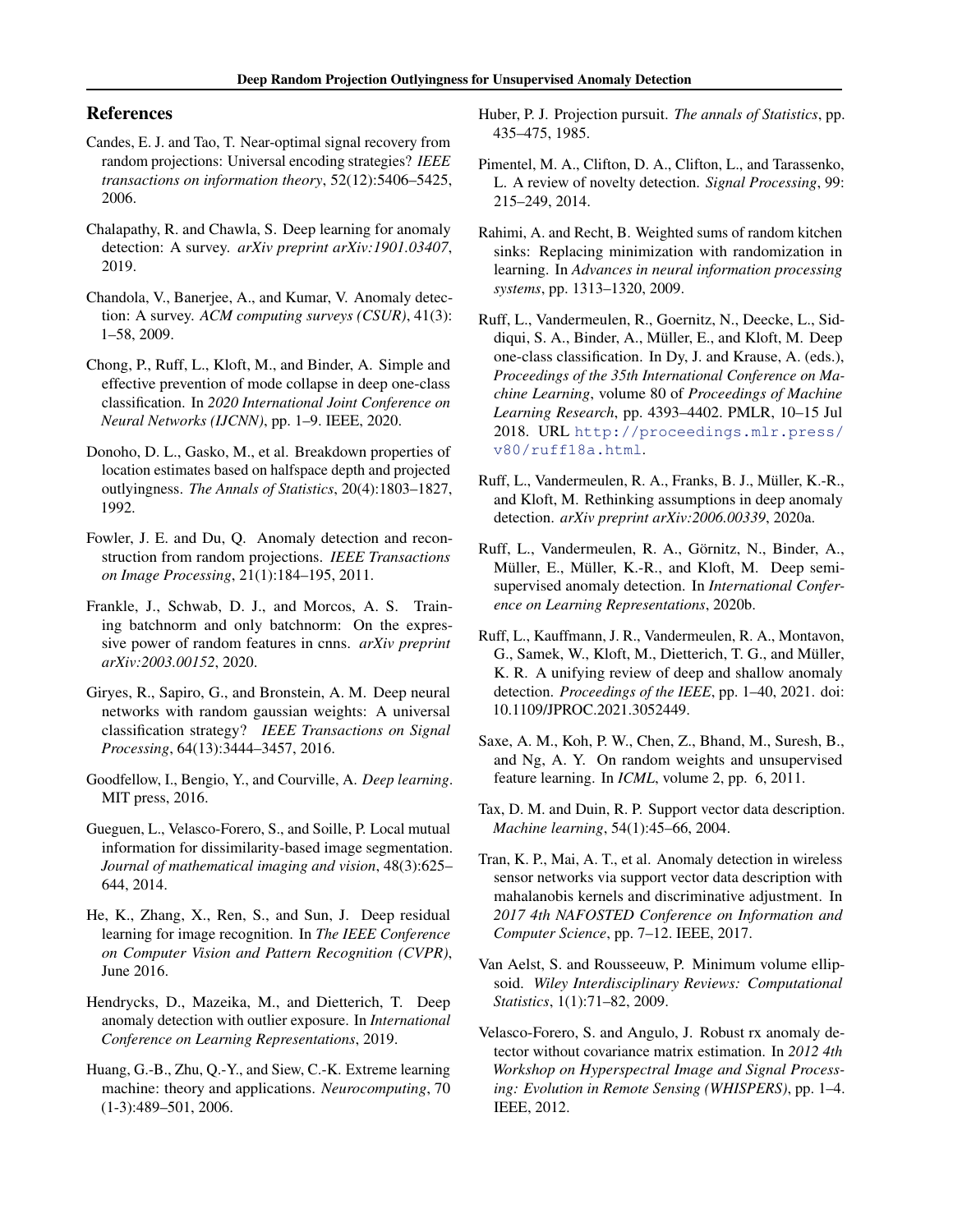- <span id="page-5-0"></span>William, B. J. and Lindenstrauss, J. Extensions of lipschitz mapping into hilbert space. *Contemporary mathematics*, 26(189-206):323–341, 1984.
- Wojcik, P. I. and Kurdziel, M. Training neural networks on ´ high-dimensional data using random projection. *Pattern Analysis and Applications*, 22(3):1221–1231, 2019.
- Zuo, Y. et al. Projection-based depth functions and associated medians. *The Annals of Statistics*, 31(5):1460–1490, 2003.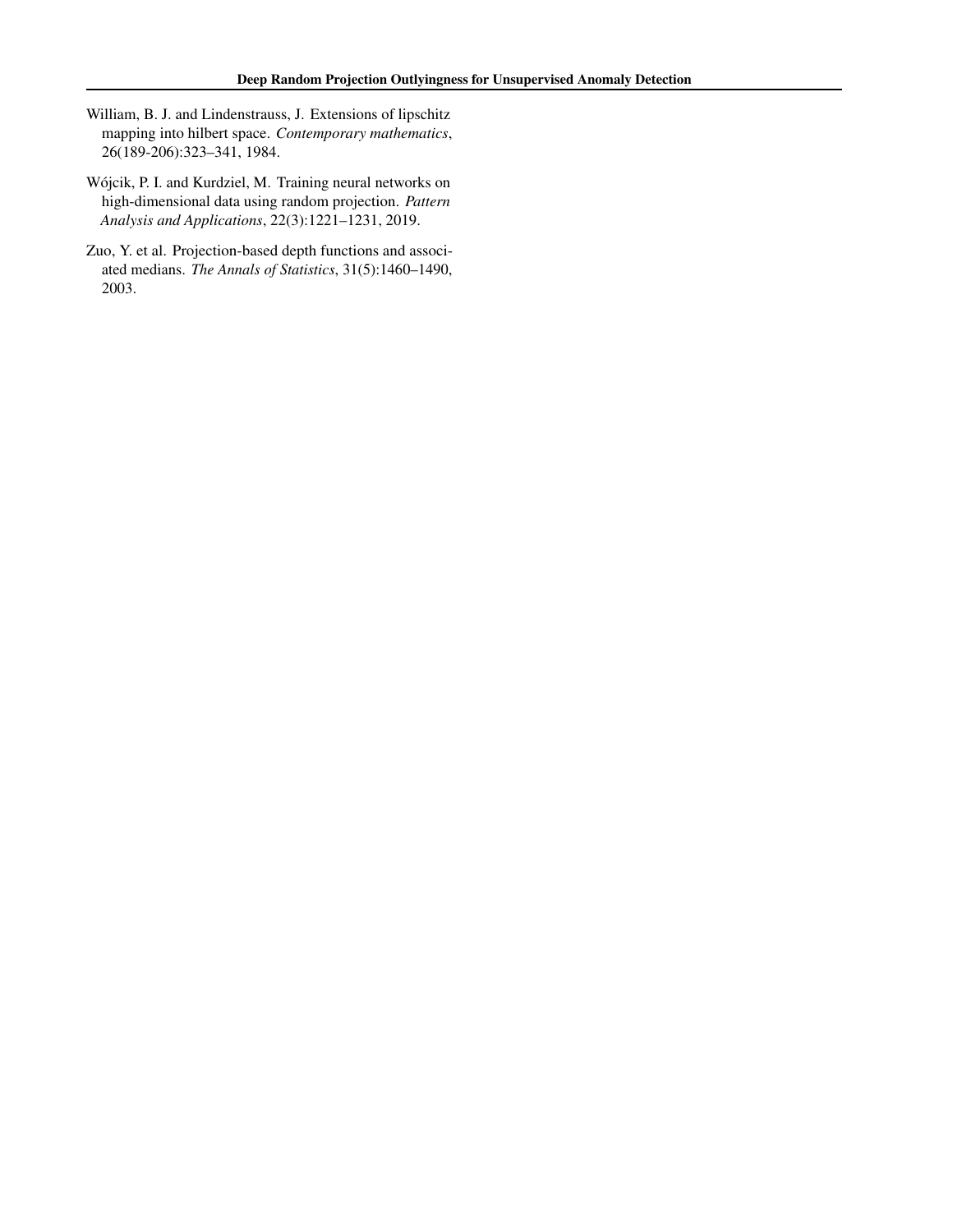# Appendix

Auxiliary experiments, i.e. those not included in table [1,](#page-3-0) mostly rely on two Fashion-MNIST setups, where the normality is defined by either one or three classes. CIFAR-10 was not selected because the multimodal AD remains an excessively complex task for the methods considered as table [1](#page-3-0) points out, while MNIST does not carry multiscale structure, making it a less interesting example [\(Ruff et al.,](#page-4-0) [2020a\)](#page-4-0). In this appendix, apart from the results dedicated to the study of the influence of the number of RPs used in the latent RPO for deep RPO in table 3 and table [4,](#page-7-0) RPO is implemented using 1000 RPs.

# A. Random projections output dimensionality and quantity

#### A.1. Multidimensional random projections description

In the case of random projections leading to a single output dimension, we have the following setting: if  $d$  is the data samples dimensionality, and  $m$  the random projection output dimensionality, a random projection u with  $m = 1$  will lead to a projected coordinate  $u^T x$  for any individual sample  $x$  with  $d$  dimensions. This projected coordinate can then be compared to a location estimator computed with the application of u on all the available samples,  $u^T x - MED(u^T X)$ forms an example where the location estimator chosen is the median.

On the other hand, for multidimensional random projections, i.e.  $m > 1$ , a covariance matrix C can be harnessed to obtain a more subtle distance to location estimators. Each sample  $x$  can then be associated with a robust Mahalanobis distance  $\sqrt{(u^T x - MED)^T C^{-1}(u^T x - MED)}$ . In this configuration, each sample has an outlyingness based on m projected coordinates per RP. Each of the projected coordinates is compared to a location estimator determined on each random projection dimension. One projected location estimator is thus computed over all data samples, for a single output dimension of the random projections in use. This transforms the training objective [\(5\)](#page-2-0), the distance to the median in the numerator becoming:

$$
\sqrt{(u^T\Phi(x_i) - MED)^T C^{-1} (u^T\Phi(x_i) - MED)}
$$
 (6)

The training loss now has the possibility to incorporate multidimensional projected representations for data samples, enabling additional latent representation flexibility. One

should note that whereas deep SVDD is built on top of a latent normality hypersphere, deep RPO harnesses a latent normality ellipsoid [\(Van Aelst & Rousseeuw,](#page-4-0) [2009\)](#page-4-0), each of the latent dimensions being subject to specific localization and spread parameters. An SVDD adaptation where the latent distances are computed using a Mahalanobis distance has been proposed in [\(Tran et al.,](#page-4-0) [2017\)](#page-4-0), but the latter does not encode data with a neural network. Combining the deep version of SVDD with a Mahalanobis score would be another way to achieve a trainable latent normality representation based on an ellipsoid.

#### A.2. Experiments

Table 2. Deep RPO test AUCs with varying RP latent dimensionality for the two estimators studied on Fashion-MNIST for 30 seeds (truncated mean AUC  $\pm$  std).

| # MODES              |                | 3                |
|----------------------|----------------|------------------|
| $MAX - 1D RPs$       | $90.17 + 6.09$ | $80.63 \pm 6.68$ |
| $MAX - 2D RPS$       | $89.40 + 6.43$ | $79.63 + 7.08$   |
| $MAX - 4D RPs$       | $89.47 + 6.45$ | $79.60 \pm 7.06$ |
| <b>MEAN - 1D RPS</b> | $91.13 + 5.20$ | $81.28 + 6.40$   |
| <b>MEAN - 2D RPS</b> | $90.36 + 5.79$ | $80.44 \pm 6.65$ |
| <b>MEAN - 4D RPS</b> | $90.24 + 5.86$ | $80.44 + 6.60$   |

Table 2 reminds the point of switching from a supremum to an average for the AD score estimator, while revealing that RPs with muldimensional projected representations do not yield test AUC increases. No interest was paid to random projections with a latent dimensionality higher than four in order to avoid considerations pertaining to the quality of the covariance matrix of (6).

Table 3. Deep RPO-mean test AUCs with varying number of RPs for the latent space RPO on Fashion-MNIST for 20 seeds (truncated mean AUC  $\pm$  std).

| # MODES  |                | 3              |
|----------|----------------|----------------|
| 100 RPs  | $90.25 + 5.18$ | $81.70 + 6.73$ |
| 500 RPs  | $90.46 + 5.21$ | $81.96 + 6.67$ |
| 1000 RPs | $90.30 + 5.25$ | $81.67 + 6.87$ |
| 2000 RPs | $90.42 + 5.19$ | $81.83 + 6.83$ |

Results in table 3 indicate an adequate number of RPs was chosen to implement the RP outlyingness for the encoded data. A slight AUC increase has been achieved by decreas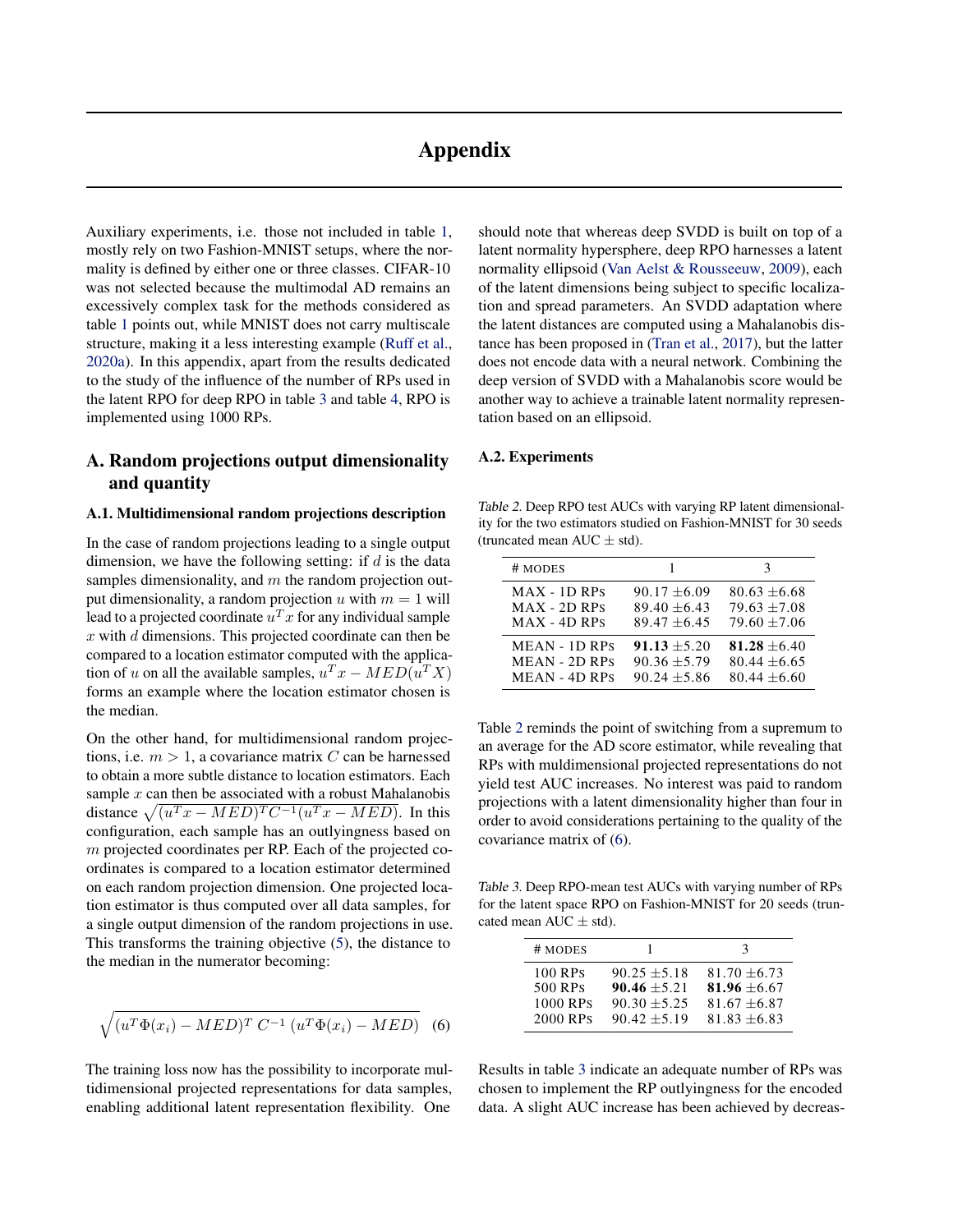<span id="page-7-0"></span>ing the number of random projections shared by the rest of the experiments, i.e. 1000, possibly indicating the approximate minimum number of RPs necessary to handle the dimensionality of the neural network encoded latent space. One can think that using the minimum number of RPs to handle the RPO score input dimensionality in a deep setup constitutes a sensible strategy since it avoids superfluous parameters without hurting the outlyingness measure.

Table 4. Deep RPO-mean on CIFAR10 for 30 seeds, with either 1000 or 3000 RPs for RPO (truncated mean AUC  $\pm$  std). The data being more complex, more RPs were used to verify whether a simple increase in the number of RPs could lead to better performances, without success.

| # MODES                     | 1000 RPs       | 3000 RPs       |
|-----------------------------|----------------|----------------|
|                             | $63.14 + 7.30$ | $63.18 + 7.49$ |
| $\mathcal{D}_{\mathcal{L}}$ | $56.46 + 8.89$ | $56.44 + 8.92$ |
| 3                           | $54.30 + 6.80$ | $54.32 + 6.74$ |
|                             | $53.88 + 5.89$ | $54.00 + 5.98$ |

As announced, table 4 suggests that the poor performances observed on CIFAR10 do not stem from an insufficient number of random projections, eventhough the greater latent dimensionality used for this dataset encoding could be expected to call for additional model complexity. These results emphasize the difficulty of the learning task considered when it comes to more realistic multimodal data.

## B. Projections and components dropouts

#### B.1. Dropouts description

Picking up the previously introduced notation regarding random projections,  $d$  is the data samples dimensionality,  $m$  the random projections output dimensionality, and  $p$  the number of random projections. Two types of dropouts can be introduced on the random projections leading to the encoding network training loss: a dropout on the projections themselves, and a dropout on the components of the projections. In the first case, the dropout removes entire projections, implying a selection, in accordance with the dropout rate, over the p-dimensional channel of the projecting random tensor. Components dropout implies a selection, with its own dropout rate, along the d-dimensional channel. The indexes selected for this dropout will then cancel the corresponding dimensions in the random projections, thus ignoring as many components among the inputs. The RPs are normalized again after the components dropout, when  $m = 1$ , in accordance with [\(3\)](#page-1-0).

To respect the notation introduced, applications on images flatten the input pixels array into a  $d$ -dimensional vector before their projection. As an intuitive example, in the specific case  $m = 1$  which coincides with the original

RPO, the random projections define a matrix  $d \times p$ : the projections dropout here would remove columns over the second dimension, whereas the components dropout would discard rows over the first dimension.

#### B.2. Experiments

Table 5. Deep RPO-mean test AUCs with and without components and projections dropouts on Fashion-MNIST for 10 seeds (truncated mean AUC  $\pm$  std). C. is components dropout rate, P. is projections dropout rate.

| # MODES    |                  | 3                |
|------------|------------------|------------------|
| NO DROPOUT | $89.00 + 3.71$   | $78.71 + 4.80$   |
| $C = 0.1$  | $89.19 + 3.57$   | $78.64 + 4.85$   |
| $C = 0.3$  | $89.18 \pm 3.58$ | $78.64 + 4.85$   |
| $C = 0.5$  | $89.19 + 3.57$   | $78.64 + 4.85$   |
| $P = 0.1$  | $89.05 + 3.68$   | $78.51 + 4.93$   |
| $P = 0.3$  | $88.88 \pm 3.80$ | $78.36 \pm 4.97$ |
| $P = 0.5$  | $88.67 + 3.97$   | $78.43 + 4.76$   |

Table 5 indicates there is no actual AUC increase when harnessing either of the dropouts put forward for the random projections leading to the outlyingness measure. Since no substantial performances improvement was reached using the dropouts individually, their combined effects were not studied.

## C. Potential for an extension to a semi-supervised setting

#### C.1. Extension description

Semi-supervised anomaly detection goes beyond the scope of this work, but it is trivial to adapt deep RPO to SAD just like deep SVDD was transformed into deep SAD [\(Ruff](#page-4-0) [et al.,](#page-4-0) [2020b\)](#page-4-0). Like deep SAD, one only needs to take into account the rare labeled anomalies responsible for the semi-supervision during training by inverting the distance to the normality location estimators in the training loss. In such a SAD context, the normalized distance *dist* to the normality locations estimators will be counted as  $\frac{1}{dist}$  if the sample considered is a labeled anomaly of the training set. Intuitively, this compels the neural network to project anomalies far from the locations estimators, while at the same time gathering normal samples around them. This reveals a danger for both unsupervised and semi-supervised anomaly detection in realistic settings: the contamination of the normal samples within the training set with unidentified and representative anomalies can make the neural network project anomalies close to locations estimators, rendering them hardly detectable. Besides, the ability of the network to generalize and efficiently reject anomalies far from normality reference points while concentrating normal samples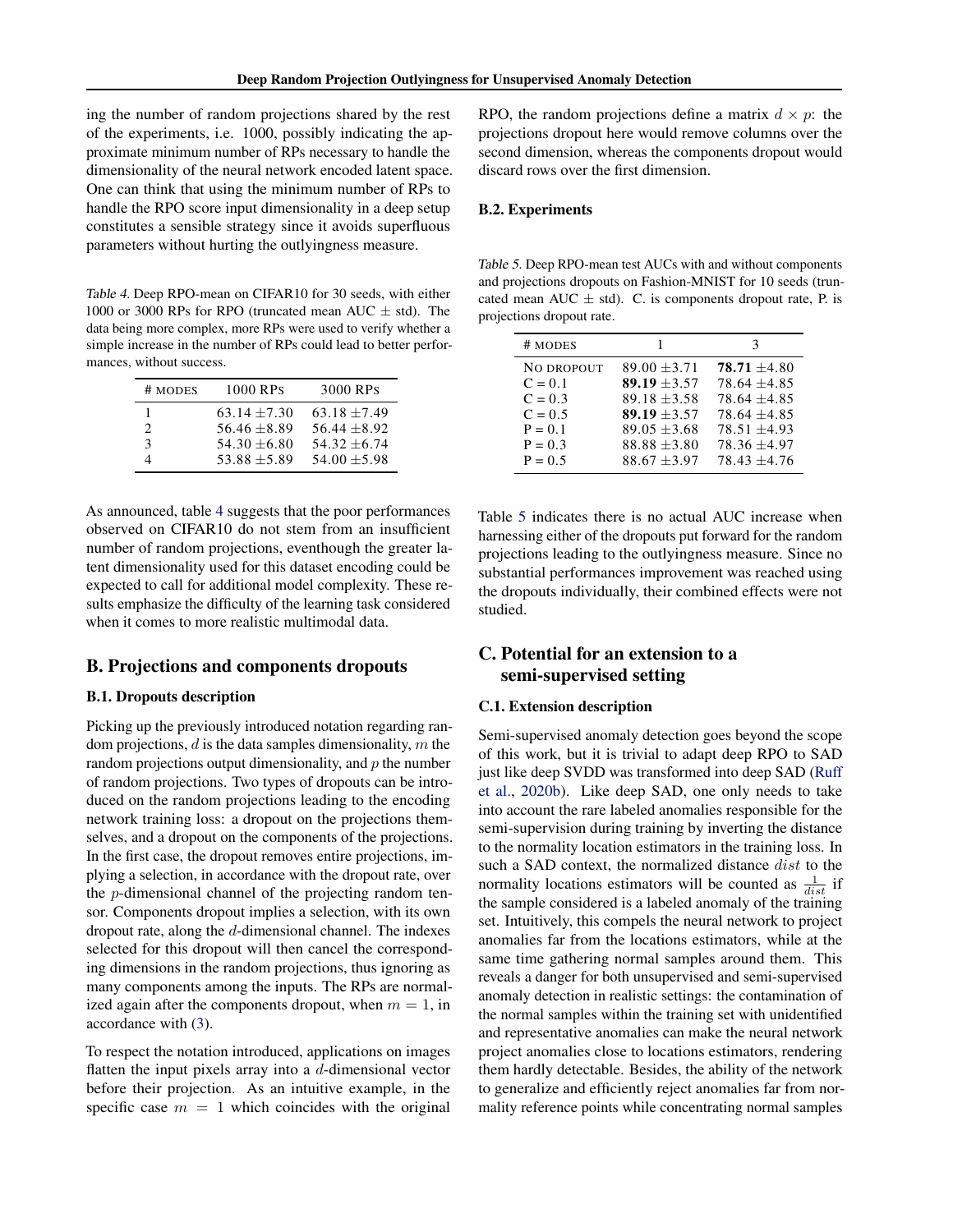around them implies a good representativity of both normal samples and anomalies in the training set. This hypothesis remains necessarily unmet since in most AD settings, anomalies are infinitely diverse.

#### C.2. Experiments

Table 6. Semi-supervised anomaly detection with distance inversion as in deep SAD for deep RPO to take into account rare labeled anomalies during training. The SAD ratio denotes the percentage of the training set composed of labeled anomalies. Two anomalous classes are randomly picked for each seed to provide the labeled anomalies. Experiments conducted with either one or three modes in the normality on Fashion-MNIST for 10 seeds (truncated mean  $AUC \pm std$ ).

| <b>SAD METHOD</b> | <b>SAD RATIO</b> |                  |                  |
|-------------------|------------------|------------------|------------------|
| DEEP SAD          | 0.00             | $87.70 \pm 5.30$ | $78.30 + 5.02$   |
| DEEP SAD          | 0.01             | $88.08 \pm 5.03$ | $83.49 + 4.71$   |
| DEEP SAD          | 0.10             | $90.37 \pm 4.00$ | $84.54 \pm 4.87$ |
| DEEP RP-SAD       | 0.00             | $89.00 + 3.71$   | $78.71 + 4.80$   |
| DEEP RP-SAD       | 0.01             | $89.19 \pm 3.60$ | $78.76 \pm 4.90$ |
| DEEP RP-SAD       | 0.10             | $89.40 \pm 3.46$ | $79.93 + 5.30$   |

Deep SVDD, transformed into deep SAD, appears to more significantly benefit from the additional information provided by a small minority of labeled anomalies during the training. Nevertheless deep RPO also takes advantage of the latter to improve detection performances, confirming the generality of the distance inversion method to allow a location estimator based unsupervised AD to achieve SAD.

### D. Stability against affine transformation

An affine transformation, defined as a constant multiplication of every component of the input representation of the samples, is applied to challenge the affine stability of the AD methods performances once the training is over. This affine transformation, defined by the constant  $\alpha$  shown in the upper part of Table [7,](#page-9-0) breaks the normalization of the inputs features before their presentation to the neural network first layer. The experiments results suggest that deep RPO and deep SVDD are comparably stable with respect to the input transformation considered, and that such transformation does not trigger a drop in AUC. In addition, one can notice that the average test AUC slightly increases in some cases with the affine data disturbance. The lower part of Table [7](#page-9-0) reports the results where instead of a constant diagonal matrix applying  $\alpha$  to each input component, another diagonal matrix is used for which the diagonal coefficients are generated using either a random uniform or a standard gaussian distribution. Again, deep RPO and deep SVDD show comparable stability when confronted with the more

distorting affine transformations. Looking at the standard deviations overall, deep RPO seems slightly more stable.

## E. Additional experiments on tabular data

Table 8. Deep RPO-Mean, RPO-Max and the baseline deep SVDD on the satellite dataset for 20 seeds (truncated mean AUC  $\pm$  std).

| <b>METHOD</b>    | MEAN TEST $AUC + STD$ |
|------------------|-----------------------|
| <b>DEEP SVDD</b> | $68.23 + 5.53$        |
| RPO-MAX          | $64.89 + 2.67$        |
| DEEP RPO-MEAN    | $73.01 + 5.93$        |

Since AD on MNIST, Fashion MNIST and CIFAR10 is very common and excellent performances have already been obtained on these datasets using self-supervised learning, we compare the highlighted shallow and deep methods of our main results in Table [1](#page-3-0) on less common tabular data. As can be seen in Table 8, Deep SVDD remains our baseline. A satellite dataset is chosen<sup>1</sup>. The data stems from the original Statlog (Landsat Satellite) dataset from UCI machine learning repository<sup>2</sup>, where the smallest three classes are combined to form the outlier class, while the other classes define the inlier class. As for the previous experiments, deep SVDD and deep RPO-Mean share the same neural network architecture and training hyperparameters, to produce a fair comparison. The improvement provided by Deep RPO-Mean is confirmed. The number of RPs used in the latent RPO was set to 500, since the output dimensionality of 8 of the neural network is significantly lower. This in turn is due to the low input data dimensionality for the neural network, the input samples being 1D vectors defined by 36 values. The neural networks were always trained for 80 epochs, and the test AUC retained as the model performance for each seed is the one associated with the best epoch with respect to the validation set AUC. The results also put forward the contribution of the trainable neural network projecting data samples, deep SVDD performing better then the shallow method RPO-Max. Finally, the standard deviation of the performances appears to be higher for deep methods.

<sup>1</sup>[http://odds.cs.stonybrook.edu/](http://odds.cs.stonybrook.edu/satellite-dataset/) [satellite-dataset/](http://odds.cs.stonybrook.edu/satellite-dataset/)

<sup>2</sup>[https://archive.ics.uci.edu/ml/datasets/](https://archive.ics.uci.edu/ml/datasets/Statlog+%28Landsat+Satellite%29) [Statlog+%28Landsat+Satellite%29](https://archive.ics.uci.edu/ml/datasets/Statlog+%28Landsat+Satellite%29)